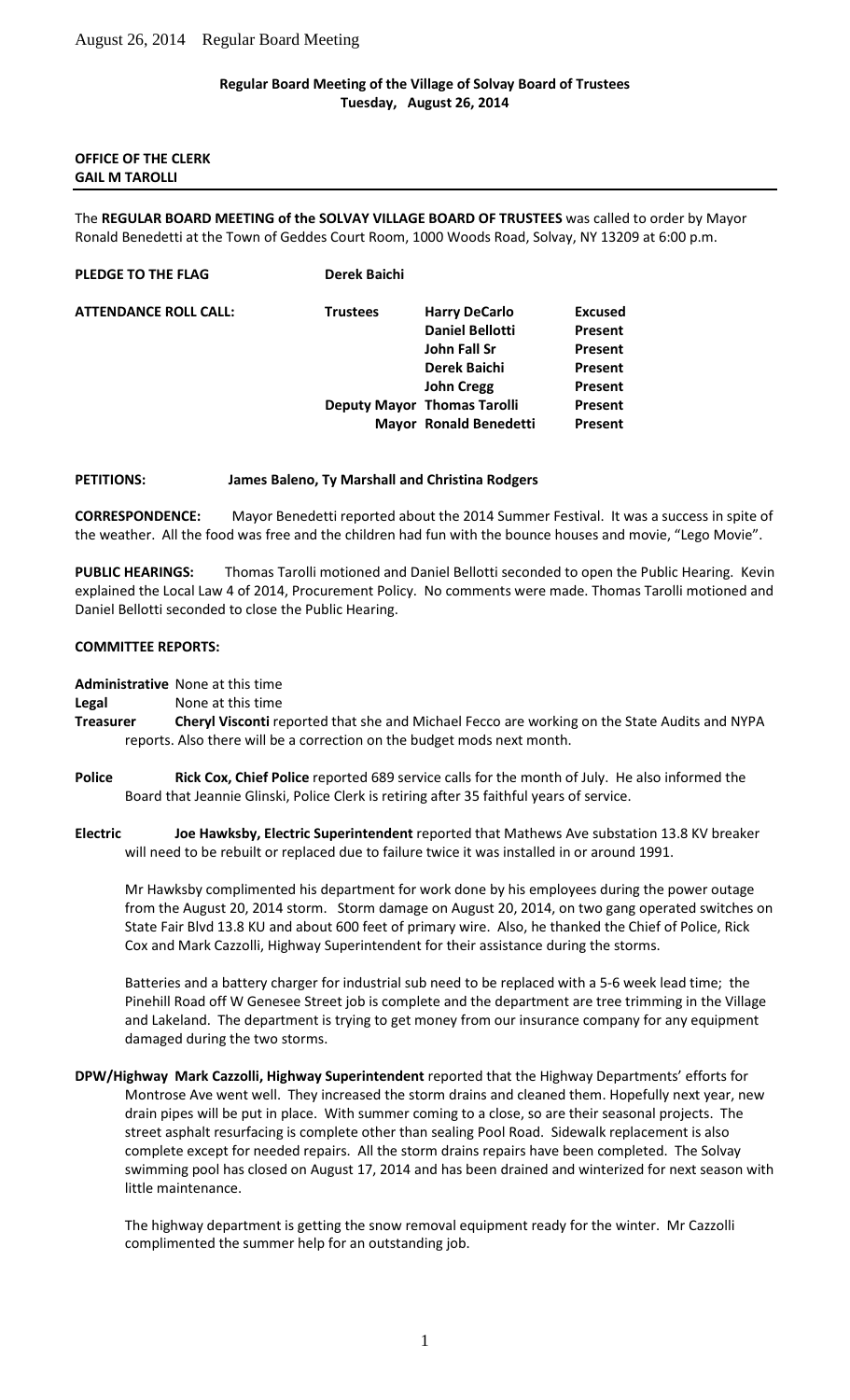# **Library Loretta Hughes reported:**

• The summer reading program ended on Friday, August 15. This year we had 109 children sign up and a total of 988 books were recorded as being read. We rewarded the children's reading efforts with small incentive prizes during the program and raffle prizes at the end. Geddes Bank, Fairmount Glen mini golf, Taco Bell, the Fair, the MOST, the Zoo, Pole Position Raceway and Wonderworks indoor amusement park at Destiny were some organizations that donated incentive prizes to the library's program. The grand prize raffle was an Amazon Kindle E-reader which was generously donated by The Friends of the Library.

All in all it was a busy and very successful summer for the library. Our circulation statistics were up and attendance at our programs was very good. Approximately 70 people attended the Dan the Snakeman program and about 60 people or more attended the program with the MOST and the same for the Zoo to You program.

The new library programs we introduced this summer - the teen program, Wednesday movie night, game day, crafts day and the Saturday morning program have also been well received and well attended. We plan to continue offering these programs in the fall.

- The County Library system has a new Executive Director. Susan Mitchell on board as of Aug. 18. She replaced Elizabeth Dailey who retired in June.
- Some of the things going on in September include:
	- o a return to our regular hours where the library will once again be open on Saturdays from 10:00-5:00 p.m and Sundays from 1:00-5:00 p.m.
	- o September is National Library Card Sign-up Month . This is a month when libraries across the country remind parents that a free library card is the most important school supply of all.
	- o Flu Clinic scheduled for Monday, September 8 from 11:00-1:00 in the upstairs meeting room. Rite-aid will be administering the flu shots.
- Friends of the Library are busy making plans for a celebration marking the organization's  $10^{th}$  year anniversary. The anniversary celebration is scheduled to take place at the library on Sunday, October  $19<sup>th</sup>$ .

# **BUILDING**

• We're very appreciative to Joe Hawksby and his Electric Dept. staff for replacing several burned out lights throughout the library, saving the library the expense of having to hire an electrician to do the work. The past few days they've also been working on replacing outside lights with new LED light fixtures.

**Codes** None at this time **Stormwater** None at this time

# **RESOLUTIONS:**

1. Authorization from the Board of Trustees to approve the minutes from the July 22, 2014 Regular Board Meeting and the Reading of the Minutes be herewith dispensed.

| <b>MOTION:</b> |   | John Fall Sr           |   |                       |
|----------------|---|------------------------|---|-----------------------|
| <b>SECOND:</b> |   | <b>Daniel Bellotti</b> |   |                       |
| AYES:          | 6 | <b>NAYES:</b>          | n | <b>MOTION CARRIED</b> |

2. Authorization from the Board of Trustees to pay C&S Engineers \$2720.00 for services rendered form 02/01/14-02/28/14. (Invoice 0144845)

| <b>MOTION:</b> | <b>Daniel Bellotti</b> |               |   |                       |  |
|----------------|------------------------|---------------|---|-----------------------|--|
| <b>SECOND:</b> |                        | John Fall Sr  |   |                       |  |
| AYES:          | 6                      | <b>NAYES:</b> | n | <b>MOTION CARRIED</b> |  |

- 3. Authorization from the Board of Trustees to pay C&S Engineers \$7327.50 for services rendered from 7/1/14 to 7/13/14. (Invoices: 0147500, 0147501, 0147502, 0147503, 0147504)  **MOTION: Daniel Bellotti SECOND: Thomas Tarolli AYES: 6 NAYES: 0 MOTION CARRIED**
- 4. Authorization from the Board of Trustees to pay Costello, Cooney & Fearon, PLLC \$14,362.50 for services rendered for the month of July 2014.

| <b>MOTION:</b> |   | <b>John Cregg</b>     |   |                       |
|----------------|---|-----------------------|---|-----------------------|
| <b>SECOND:</b> |   | <b>Thomas Tarolli</b> |   |                       |
| AYES:          | 6 | <b>NAYES:</b>         | O | <b>MOTION CARRIED</b> |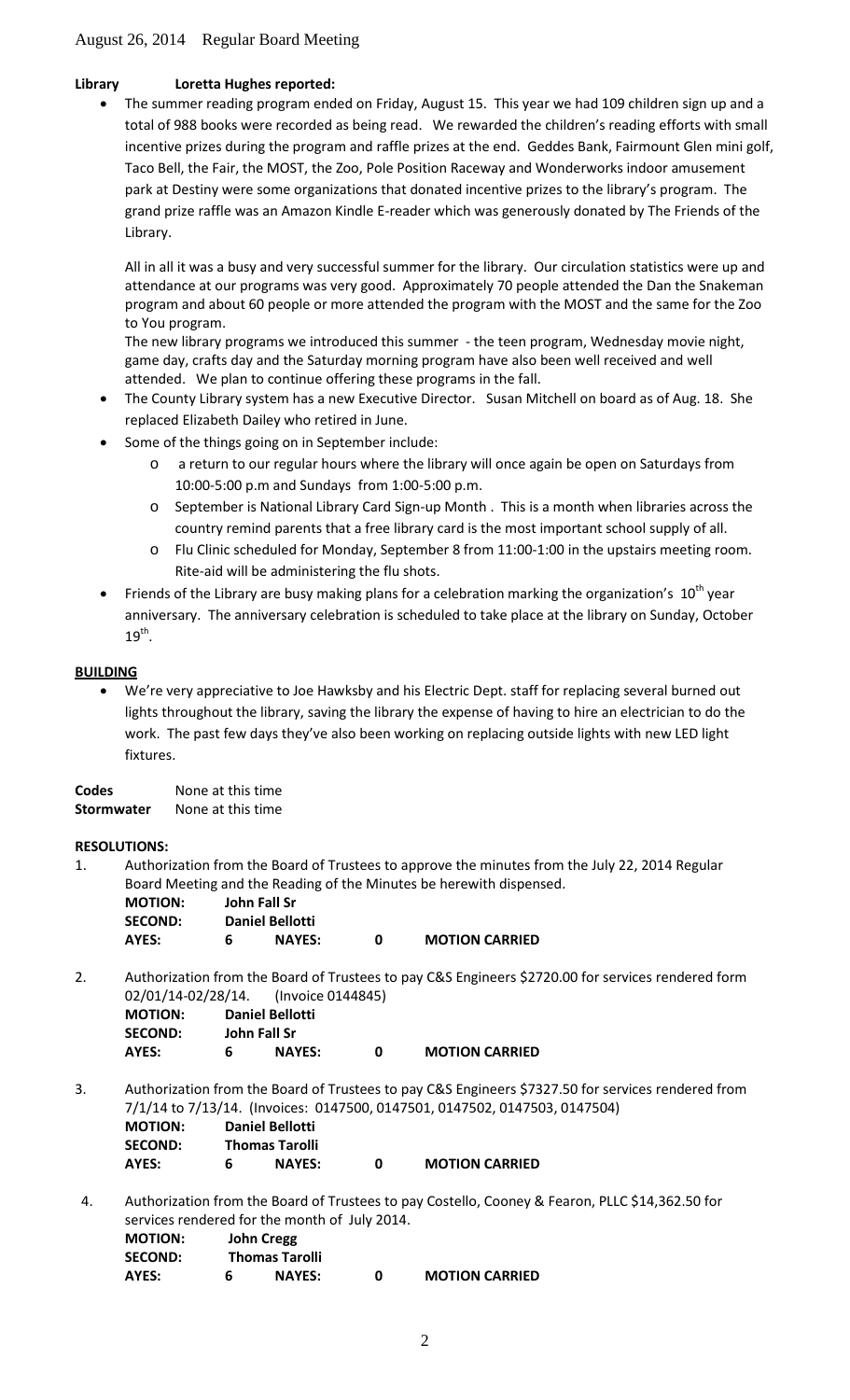#### 5. Authorization from the Board of Trustees to approve the Budget Modifications:

## **Village of Solvay General Fund Schedule of Proposed Budget Modifications**

**For Approval at the August 2014 Regular Board Meeting**

|                |       | (as           |                   | newly         |
|----------------|-------|---------------|-------------------|---------------|
|                |       | modified)     | proposed          | modified      |
|                |       | Current       |                   | <b>Budget</b> |
| <b>Account</b> | Title | <b>Budget</b> | <b>Budget Mod</b> | <b>Amount</b> |
| Revenue        |       |               |                   |               |

| 420250A | Pool Fees                        | 7,400  | (2,066) | 5,334  |
|---------|----------------------------------|--------|---------|--------|
| 424010A | Interest Income on Deposits      | 1,200  | (700)   | 500    |
| 425550A | Permits                          | 5,000  | 12,095  | 17,095 |
| 426650A | Sale of Equipment                | 5,000  | 5,240   | 10,240 |
| 426800A | <b>Insurance Recoveries</b>      |        | 17,874  | 17,874 |
| 427050A | Gifts & Donations - Field Days   |        | 2,230   | 2,230  |
| 427700A | <b>Other Authorized Revenues</b> |        | 52      | 52     |
| 430890A | State Aid - Other                |        | 756     | 756    |
|         |                                  |        |         | 0      |
|         | <b>Total</b>                     | 18,600 | 35,481  | 54,081 |

#### **Expenses**

| 5312.02 | Police - Vehicle Detailing        | 500       | 2,871    | 3,371     |
|---------|-----------------------------------|-----------|----------|-----------|
| 5312.11 | Police - Uniforms                 | 500       | 681      | 1,181     |
| 5312.19 | Police - Misc. Expenses           | 4,000     | 5,100    | 9,100     |
| 513554A | Assessors/Tax Receiver            | 4,800     | 309      | 5,109     |
| 514104A | Village Clerk - Other             |           | 500      | 500       |
| 514304A | Personnel - Other                 |           | 1,000    | 1,000     |
| 519904A | <b>General Contingent Account</b> |           | 24,346   | 24,346    |
| 531201A | Police - Wages                    | 1,132,970 | 17,874   | 1,150,844 |
| 571101A | Parks & Recs - Wages              | 49,848    | 2,500    | 52,348    |
| 571201A | Pool - Wages                      | 26,144    | (2,500)  | 23,644    |
| 571204A | Pool - Other                      | 6,000     | 2,000    | 8,000     |
| 590558A | Disability Ins                    | 500       | 800      | 1,300     |
| 599999A | Contribution to Public Library    | 249,578   | (20,000) | 229,578   |
|         |                                   |           |          |           |
|         | <b>Total</b>                      | 1,474,840 | 35,481   | 1,510,321 |

**LIBRARY**

**Revenues**

| 428100L         | <b>Contribution from General Fund</b> | 249578 | $-20000$              | 229,578 |
|-----------------|---------------------------------------|--------|-----------------------|---------|
|                 |                                       |        |                       |         |
| <b>Expenses</b> |                                       |        |                       |         |
|                 |                                       |        |                       |         |
| 574101L         | <b>Personal Service</b>               | 186529 | -15000                | 171,529 |
| 574102L         | Library Equipment                     | 45000  | $-5000$               | 40,000  |
| <b>MOTION:</b>  | <b>Daniel Bellotti</b>                |        |                       |         |
| <b>SECOND:</b>  | Derek Baichi                          |        |                       |         |
| AYES:           | <b>NAYES:</b><br>6                    | 0      | <b>MOTION CARRIED</b> |         |

6. Authorization from the Board of Trustees to approve

**WHEREAS**, the property described by the following tax map number(s) and located at the following address(s) is/are in the Village of Solvay, is/are owned by the following owner(s); and

**WHEREAS**, as the aforesaid property owner(s) allows the property to accumulate high weeds, brush, grass, trash, debris, or other matter, in a manner that is unhealthy, hazardous, or dangerous and in violation of Chapter 56; and

**WHEREAS**, the owner(s) was notified by certified mail and/or posted on site and a follow up revealed the violation still exists

**NOW**, be it resolved that the Village of Solvay Board shall authorize the property to be cut, trimmed, and removed by the Village Representatives, and all actual costs of work or services rendered at the direction of the Village Board, shall be assessed and collected in the same manner and time as the taxes levied on the premises.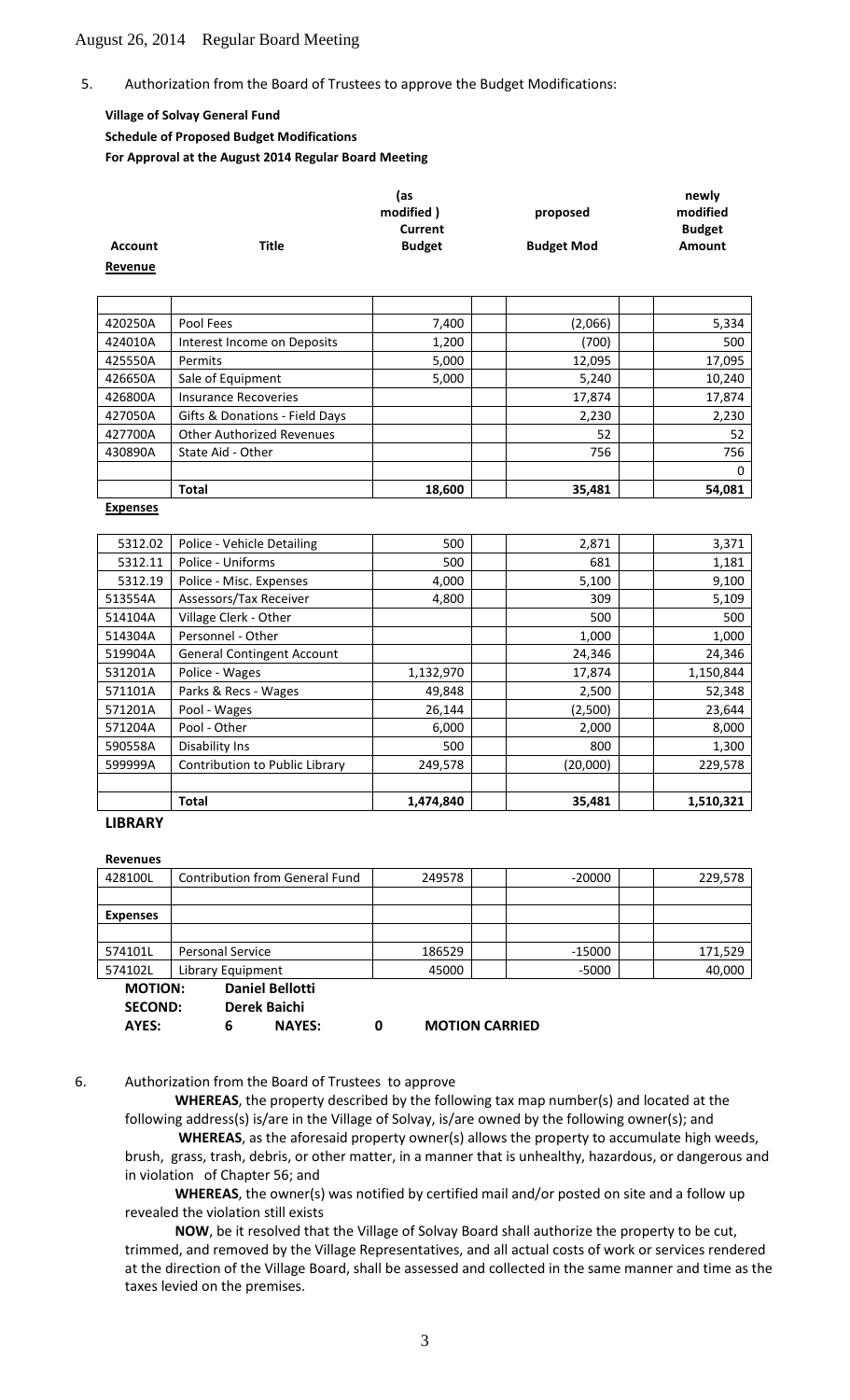| <b>STREET ADDRESS</b> |   |                       | <b>TAX MAP</b> |                       | <b>NAME OF OWNER</b>        |
|-----------------------|---|-----------------------|----------------|-----------------------|-----------------------------|
| 208 Charles Ave       |   |                       |                | 011.-08-06.0          | Varughese, Mathew           |
| 128 Freeman Ave       |   |                       |                | 010.-06-15.0          | Lewis, Jill                 |
| 213 Freeman Ave       |   |                       |                | $011.-07-27.0$        | Prunner, Peter              |
| 317 Fay Rd.           |   |                       |                | 016.-01-27.0          | Barry, Daniel               |
| 120 Charles Ave       |   |                       |                | $010.-08-16.0$        | Hayes, Edward               |
| 125 Charles Ave       |   |                       |                | 010.-09-03.0          | Mazinski, Lawrence          |
| 300 Charles Ave       |   |                       |                | 011.-04-34.0          | Hunter, Ben & Roman ENT LLC |
| <b>MOTION:</b>        |   | Derek Baichi          |                |                       |                             |
| <b>SECOND:</b>        |   | <b>Thomas Tarolli</b> |                |                       |                             |
| AYES:                 | 6 | <b>NAYES:</b>         | 0              | <b>MOTION CARRIED</b> |                             |

**7.** Authorization from the Board of Trustees to hire Ein Tanzella as a part time Library Page at a rate of \$8.00 effective August 28, 2014 to replace Matthew Hughes. Matt will remain on the library's roster as a Page substitute**.**

| <b>MOTION:</b> | John Cregg             |   |                       |
|----------------|------------------------|---|-----------------------|
| <b>SECOND:</b> | <b>Daniel Bellotti</b> |   |                       |
| AYES:          | <b>NAYES:</b>          | n | <b>MOTION CARRIED</b> |

8. Authorization from the Board of Trustees to approve to approve replacement batteries for the Industrial Substation not to exceed \$18,762.94.

| <b>MOTION:</b> |   | John Fall Sr      |   |                       |
|----------------|---|-------------------|---|-----------------------|
| <b>SECOND:</b> |   | <b>John Cregg</b> |   |                       |
| AYES:          | 6 | <b>NAYES:</b>     | n | <b>MOTION CARRIED</b> |

**9.** Authorization from the Board of Trustees to approve to approve replacement charger for the Industrial Substation not to exceed \$5,607.40.

| <b>MOTION:</b> |   | John Fall Sr           |   |                       |
|----------------|---|------------------------|---|-----------------------|
| <b>SECOND:</b> |   | <b>Daniel Bellotti</b> |   |                       |
| AYES:          | 6 | <b>NAYES:</b>          | n | <b>MOTION CARRIED</b> |

10. Determining that the Mountaintop Park Improvement Project is an unlisted action, that Onondaga County Community Development is an involved agency, that the Village will proceed as lead agency on an uncoordinated basis, that after reviewing the EAF and project proposal, the Board hereby issues a negative declaration for purposes of SEQR, that the Board hereby approves the Mountaintop Improvement Project as proposed and authorizes the engineer to solicit bids for this project.

| <b>MOTION:</b> | <b>Daniel Bellotti</b> |               |  |                       |  |
|----------------|------------------------|---------------|--|-----------------------|--|
| <b>SECOND:</b> | Derek Baichi           |               |  |                       |  |
| AYES:          |                        | <b>NAYES:</b> |  | <b>MOTION CARRIED</b> |  |

11. Authorization from the Board of Trustees to ratify and reaffirm the prior SEQRA determination and grant site plan approval to allow RockTenn Solvay, LLC to replace an existing air-cooled chilled water plant with a water cooled plant that will require an addition of 1,750 square feet to be constructed adjacent to the existing fog remediation room, the Planning Board and Zoning Board of Appeals having reviewed the proposal on July 21, 2014, and unanimously recommended that the Village Board (1) ratify and reaffirm the SEQRA findings rendered on September 17, 2012, noting the limited nature of the proposed improvement represented in the instant application and that no adverse environmental impacts were to be realized; and (2) grant site plan approval to allow the installation and construction of the aforementioned equipment and structure as proposed.

| <b>MOTION:</b> | John Cregg             |               |   |                       |  |  |
|----------------|------------------------|---------------|---|-----------------------|--|--|
| <b>SECOND:</b> | <b>Daniel Bellotti</b> |               |   |                       |  |  |
| AYES:          | 6                      | <b>NAYES:</b> | n | <b>MOTION CARRIED</b> |  |  |

12. Authorization from the Board of Trustees to approve the Police Department request to place one (1) 2000 Chevrolet Tahoe Vin# 1GNEK13VOYJ137269 up to auction through Auctions Internationals. This is to be declared surplus and no longer needed by the Village.

| <b>MOTION:</b> |   | John Fall Sr          |   |                       |
|----------------|---|-----------------------|---|-----------------------|
| <b>SECOND:</b> |   | <b>Thomas Tarolli</b> |   |                       |
| <b>AYES:</b>   | 6 | <b>NAYES:</b>         | n | <b>MOTION CARRIED</b> |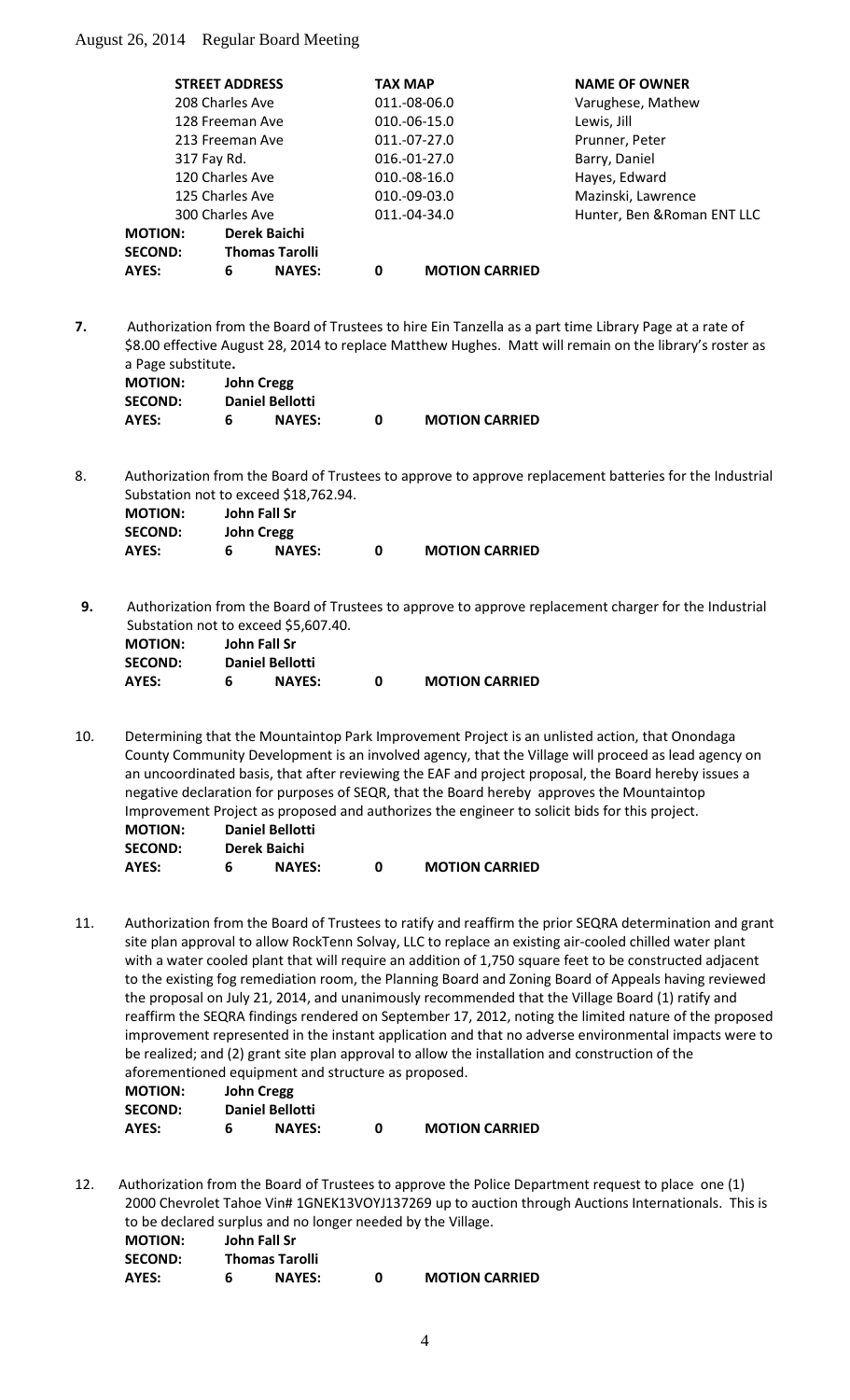13. The following resolution was offered by **Trustee Daniel Bellotti**, who moved its adoption, seconded by **Trustee Derek Baichi**, to wit:

**WHEREAS**, pursuant to the provisions of the Municipal Home Rule Law, a proposed local law titled Local Law No. D-2014, "A Local Law Amending Chapter 29, titled 'Procurement Policy' to Authorize Purchasing Based on Best Value and to Set Forth Requirements for "Piggybacking" Purchases," was presented and introduced at a regular meeting of the Village of Solvay Board of Trustees held on July 22, 2014; and

**WHEREAS**, a public hearing was held on such proposed local law on August 26, 2014, by the Village of Solvay Board of Trustees and proof of publication of notice of such public hearing, as required by law, having been submitted and filed, and all persons desiring to be heard in connection with said proposed local law having been heard, and said proposed local law having been in the possession of the members of the Village of Solvay Board of Trustees in its final form in the manner required by Section 20 of the Municipal Home Rule of the State of New York; and

**WHEREAS**, the enactment of Proposed Local Law No. D-2014 has previously been determined to be a Type II Action pursuant to the SEQRA review process; and

**WHEREAS**, it is in the public interest to enact said Proposed Local Law No. D-2014.

### **NOW, THEREFORE**, it is

**RESOLVED**, that the Village of Solvay Board of Trustees, Onondaga County, New York, does hereby enact Proposed Local Law No. D-2014 as Local Law No. 4-2014 as follows:

# **LOCAL LAW NO. 4-2014 - VILLAGE OF SOLVAY**

## **A Local Law Amending Chapter 29, titled "Procurement Policy" to Authorize Purchasing Based on Best Value and to Set Forth Requirements for "Piggybacking" Purchases**

Be it enacted by the Village of Solvay Board of Trustees, that this local law amends Chapter 29 of the Code of the Village of Solvay (hereinafter "Code"), titled "Procurement Policy", to authorize purchasing based on best value and to set forth requirements for "piggybacking" purchases, as follows: **SECTION 1 .**

So that Chapter 29 of the Code of the Village of Solvay shall be amended to delete and replace § 29-7 as follows:

## **"§ 29-7. Piggybacking.**

A. Notwithstanding the provisions of this Procurement Policy, the Village of Solvay may, for purposes of public purchases, utilize the provisions of General Municipal Law Sec. 103 with regard to socalled "piggybacking" of purchases. Pursuant to General Municipal Law Sec. 103, the Village of Solvay may purchase through the bids solicited by the U.S. Government, New York State and/or any other State, political subdivision (Counties, Towns, Villages, School Districts, etc.) provided those contracts clearly state that they are available for use by other governmental entities within the requirements of General Municipal Law Sec. 103(16). Prior to such purchase, the Village of Solvay will ensure that a piggyback purchase qualifies as follows:

The contract must have been let by the United States or any agency thereof, any state or any other political subdivision or district therein.

The contract involved must have been available for use by other governmental entities through the bid solicitation process. In such case, the Village of Solvay should determine that there is contained within the bidding political subdivision's bid package a provision that the bid is open to and can be used by either the Village of Solvay or other municipalities. This determination should be made on a case-bycase basis.

The specific contract must have been issued in accordance with or in a manner consistent with the provisions of General Municipal Law Sec. 103."

# **SECTION 2 .**

So that Chapter 29 of the Code of the Village of Solvay shall be amended to add a new § 29-8, to read in its entirety as follows:

# "**§ 29-8. Purchasing Based on Best Value.**

A. General Municipal Law §103 requires competitive bidding for purchase contracts and public works contracts and has historically required that such bids be awarded to the lowest responsible bidder whose bid meets the requirements of the specifications for the project. Section 103 was amended to provide that by enacting a Local Law so providing, municipalities may award purchase contracts which would otherwise be subject to the "lowest bidder" rule on the basis of best value, as defined in State Finance Law §163, to a responsive and responsible bidder or offeror. The Village of Solvay Board of Trustees hereby determines that it is in the best interest of the Village of Solvay and its residents for the Village of Solvay to have the authority to award purchase contracts on the basis of best value. Factors that may be used to enact the "best value" option, where cost efficiency over time to award the good(s) or service(s) to other than the lowest bidder are: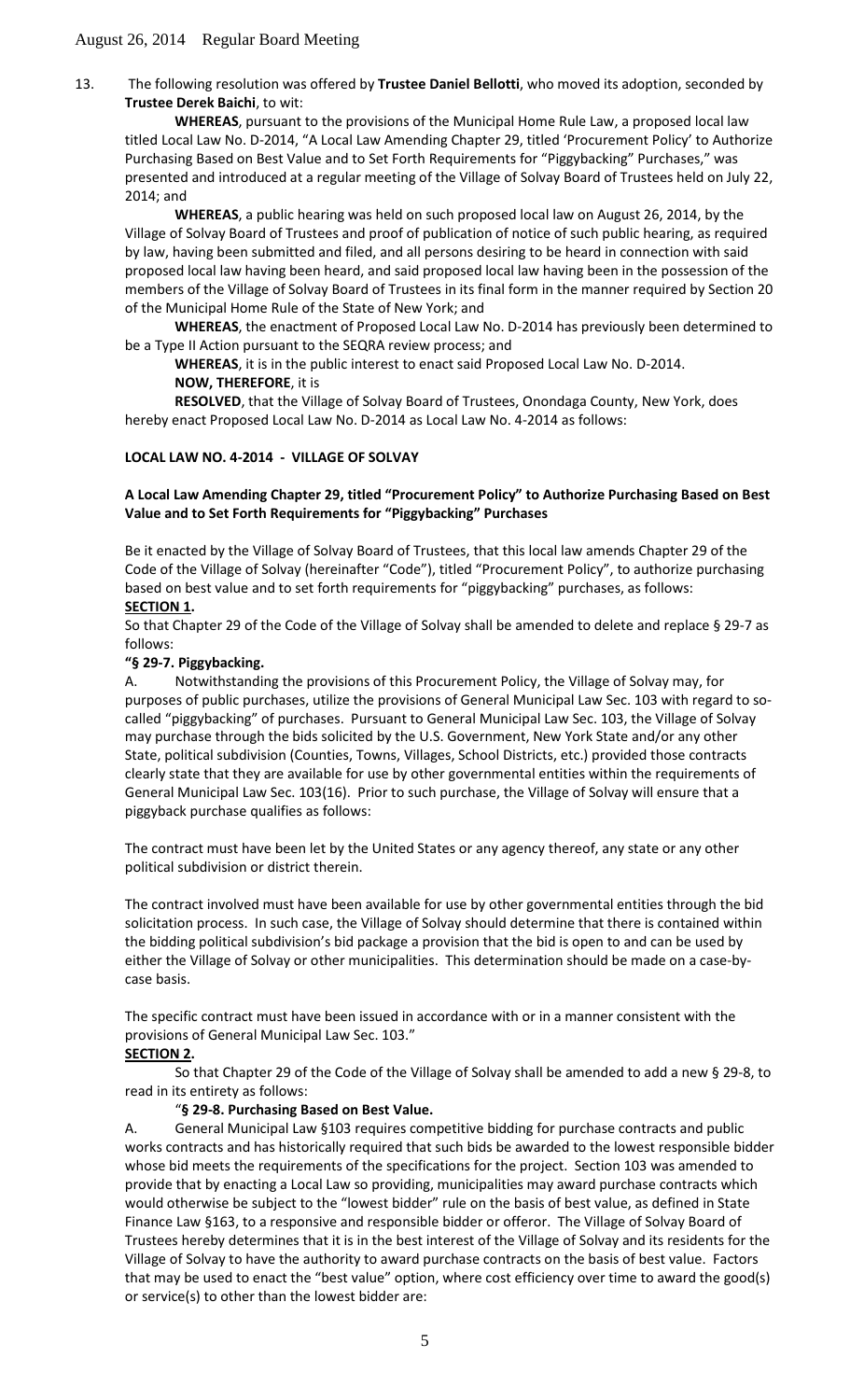Lowest cost of maintenance for good(s) or service(s);

Durability of good(s) or service(s);

Higher quality of good(s) or service(s); or

Longer product life of good(s) or service(s).

B. The Village of Solvay may award purchase contracts, including contracts for service work, but excluding any purchase contracts necessary for the completion of a public works contract pursuant to Labor Law Article 8, on the basis of best value, as defined in State Finance Law §163, to a responsive and responsible bidder or offeror.

Where the basis for award is the best value offer, the Village of Solvay shall document, in the procurement record and in advance of the initial receipt of offers, the determination of the evaluation criteria, which whenever possible, shall be quantifiable, and the process to be used in the determination of best value and the manner in which the evaluation process and selection shall be conducted.

Where appropriate, the solicitation shall identify the relative importance and/or weight of cost and the overall technical criterion to be considered by the Village of Solvay in its determination of best value.

The election to award any such contract on the basis of best value shall be made by the appropriate Department Head and Village Board of Trustees. In the event that no such election is made, purchase contracts will continue to be awarded to the lowest responsible bidder furnishing any required security in accordance with this Chapter."

### **SECTION 3.**

So that Chapter 29 of the Code of the Village of Solvay shall be amended to add a new § 29-9, to read in its entirety as follows:

#### "**§ 29-9. Effective date; review of policy.**

This policy shall go into effect January 1, 1992, and will be reviewed annually."

#### **SECTION 4. SEVERABILITY**

If any clause, sentence, paragraph, subdivision or part of this Local Law or the application thereof to any person, firm or corporation, or circumstance, shall be adjusted by any court of competent jurisdiction to be invalid or unconstitutional, such order or judgment shall not affect, impair or invalidate the remainder thereof, but shall be confined in its operation to the clause, sentence, paragraph, subdivision or part of this Local Law or in its application to the person, individual, firm or corporation or circumstance, directly involved in the controversy in which such judgment or order shall be rendered.

#### **SECTION 5. EFFECTIVE DATE**

This Local Law shall be effective upon filing with the office of the Secretary of State." The question of the adoption of the foregoing resolution was duly put to a vote and upon roll call, the vote was as follows:

| <b>Harry DeCarlo</b>    | <b>Trustee</b>      | <b>Voted</b> | <b>Excused</b> |
|-------------------------|---------------------|--------------|----------------|
| <b>Daniel Bellotti</b>  | <b>Trustee</b>      | <b>Voted</b> | <b>Yes</b>     |
| John Fall Sr            | <b>Trustee</b>      | <b>Voted</b> | <b>Yes</b>     |
| Derek Baichi            | <b>Trustee</b>      | <b>Voted</b> | <b>Yes</b>     |
| <b>John Cregg</b>       | <b>Trustee</b>      | <b>Voted</b> | <b>Yes</b>     |
| <b>Thomas Tarolli</b>   | <b>Deputy Mayor</b> | <b>Voted</b> | <b>Yes</b>     |
| <b>Ronald Benedetti</b> | <b>Mayor</b>        | <b>Voted</b> | <b>Yes</b>     |

The foregoing resolution was thereupon declared duly adopted. **DATED:August 26, 2014**

#### **NEW BUSINESS**

#### 

Resolved that this Board of Trustees move into Executive Session to discuss a contract and/or personnel matter at 7:37 p.m.

| <b>MOTION:</b> | Daniel Bellotti |               |   |                       |  |  |
|----------------|-----------------|---------------|---|-----------------------|--|--|
| <b>SECOND:</b> | John Fall Sr    |               |   |                       |  |  |
| AYES:          | 6               | <b>NAYES:</b> | n | <b>MOTION CARRIED</b> |  |  |

Resolved that the Executive Session be closed and that this Board return to the regular meeting at 8:19 p.m.

| <b>MOTION:</b> |              | <b>Daniel Bellotti</b> |   |                       |
|----------------|--------------|------------------------|---|-----------------------|
| <b>SECOND:</b> | John Fall Sr |                        |   |                       |
| AYES:          | 6            | <b>NAYES:</b>          | o | <b>MOTION CARRIED</b> |